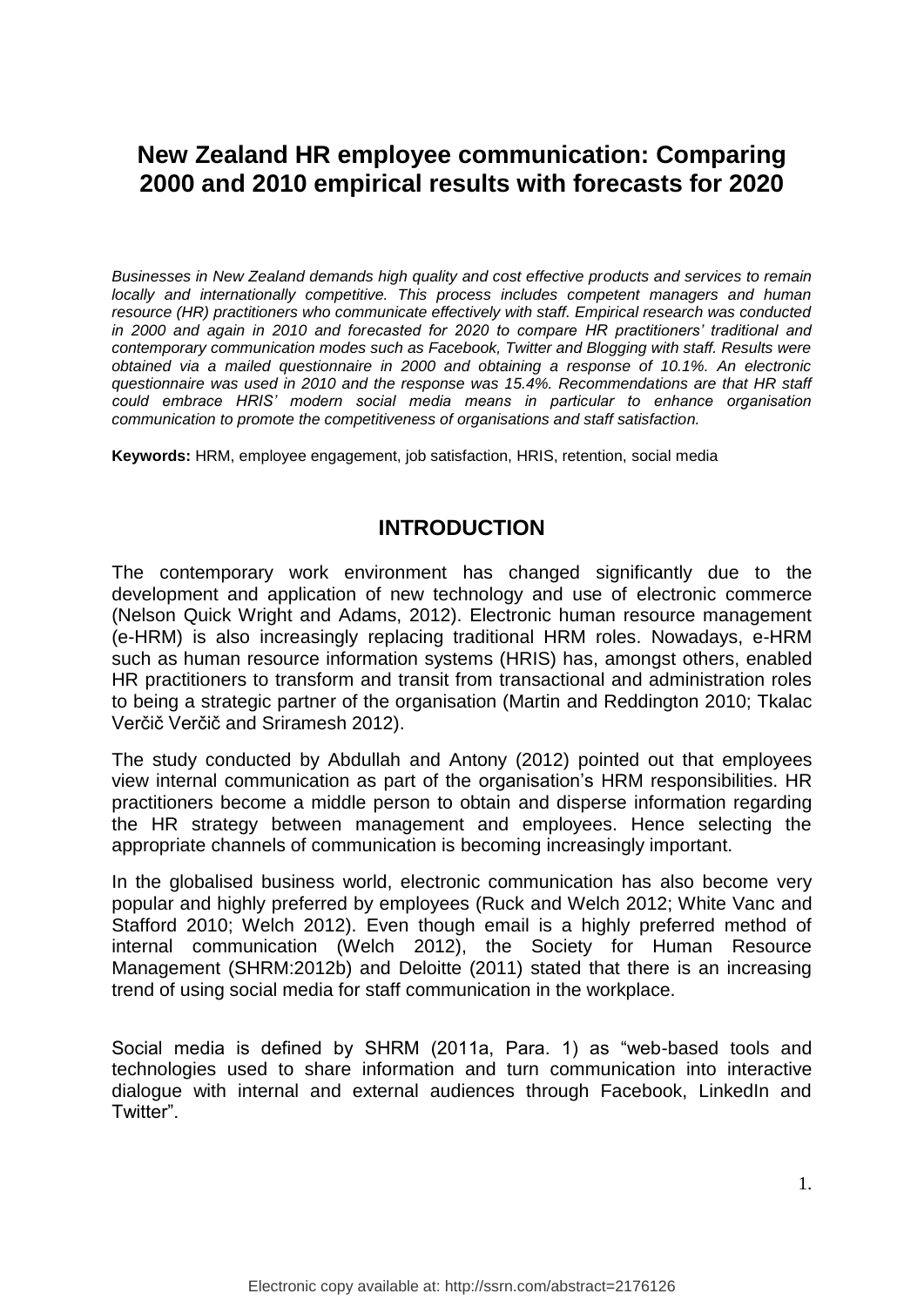HR practitioners play a significant role as a facilitator and a moderator using these media which would subsequently "restore some of the personal touch that was lost in previous pushes for improved HR efficiency" (Deloitte 2012:20).

## **LITERATURE REVIEW**

Various theoretical aspects are presented in the literature regarding HR.

### **HRIS and E-HR**

Martin and Reddington (2010:1553) developed a model of e-HR that focuses on the "relationship between HR strategy, e-HR goals and architecture, and positive and negative of e-HR outcomes". Their study also found that line managers believed that e-HR systems are off-loading HR duties to the managers to carry out staff administration tasks which subsequently increased their workload. Nelson et al. (2012:230-231) also claims that "new technologies are a double-edged sword that can be used to improve job performance or to create stress". The fast changing technologies could create techno-stress among the line managers and the employees. Nelson et al. (2012:231) went on to define techno-stress as "tension that is caused by the new and rapid technology changes that require workers to keep upto-date with the latest information technologies".

HR practitioners have to choose the proper message and channels to communicate and to promote advantages of using e-HR. The main benefit of e-HR is the ability to transform available knowledge and technology into a more strategically oriented function which addresses key success factors of an organisation in a timely manner for competitive advantage (Wilson 2010).

#### **Internal communication**

Staff should be informed about an organisation's current and future activities by building shared understanding of the overall business strategies. Abdullah and Antony (2012) found that employees who are fully informed about the organisation's goals are more satisfied at the workplace.

In this regard Welch (2012:250) found that the majority of the employees prefer to receive information about the organisation electronically rather than traditional printed formats. These findings are supported by White, Vanc and Stafford (2010) who found that employees prefer electronic information over traditional printed documents. Welch's (2012:252) also found that excessive and inappropriate internal communications could be "… a source of irritation to employees", because top-down communication using electronic media could portray an image of organisational power. HR practitioners have to carefully select, execute and maintain electronic communication in order to produce a positive impact on the workers and at the same time, encouraging employees to actively engage in social media that could be utilised as bottom-up communication tools. Marques (2010) also point out that employers should consider other circumstances such as demographics (age,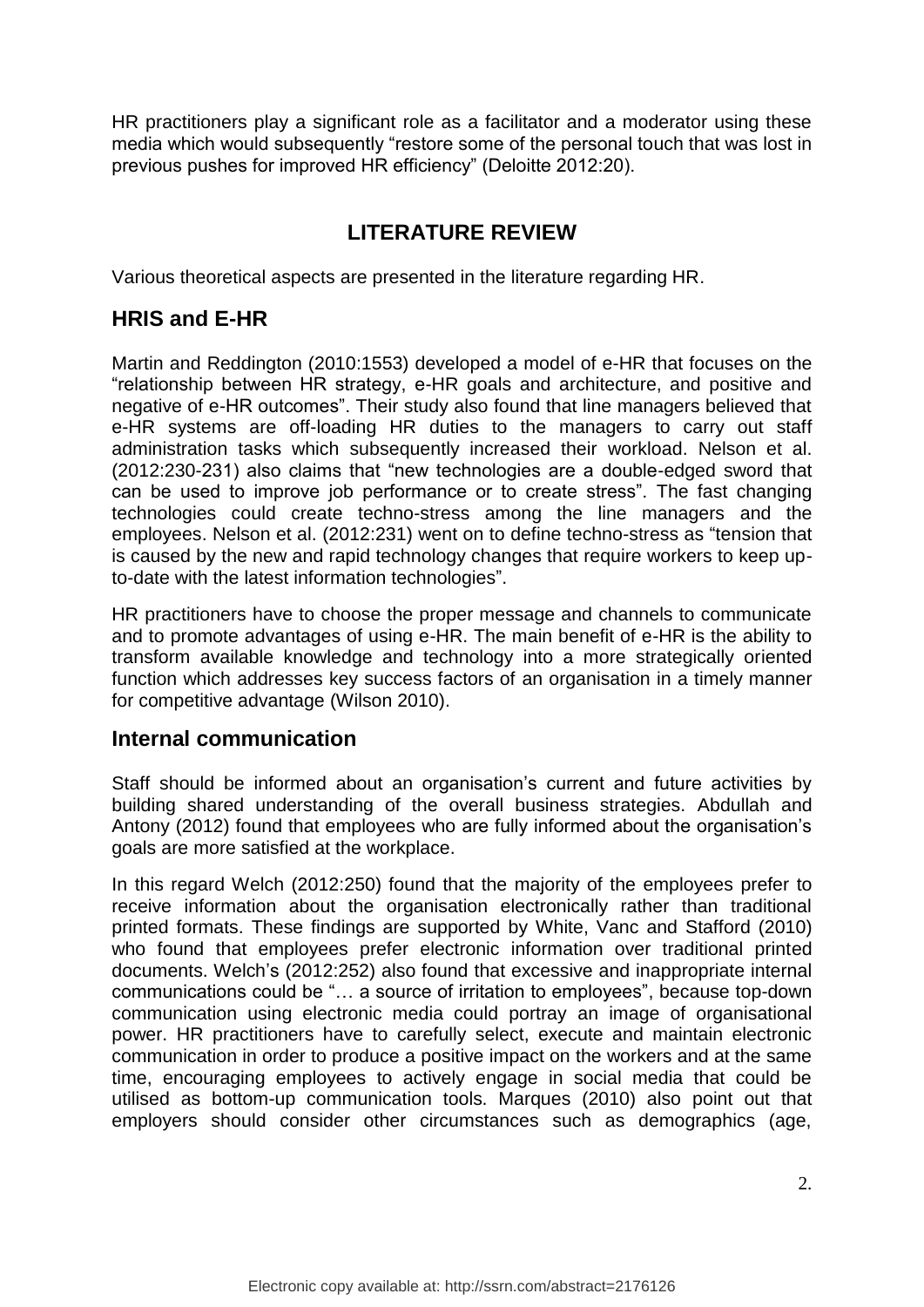ethnicity and social status) before selecting and evaluating the communication formats that are suitable for particular organisations.

Welch (2012) points out that the effectiveness of internal communication depends on the message and its format whether it is acceptable and useful to employees. HR practitioners also have to encourage and promote two-way communications in an organisation (top-down and bottom-up) so that the information relay is fair and effective. Employers are therefore in a position to utilise innovative ideas from employees to gain and maintain competitive advantage (Nel et al., 2012).

#### **Social media**

According to Deloitte (2012:20) "… social media has become standard business tools" rather than merely IT, as it can be used to share information among internal stakeholders. It also serves to integrate social media with HR service delivery and could transform the role of HRM in the workplace. Unfortunately, most organisations are reluctant to allow employees to use social media in the workplace (SHRM 2011b; NZ Herald 2012). Only 20% of the respondents from the SHRM (2012b) survey utilise social media as internal communications channels and 40% have social media policies in-place (SHRM 2012a). Employees view the creation and enforcement of the social media policy as a responsibility of HR Practitioners (SHRM 2012b).

# **METHODOLOGY**

#### **Background to the collection of the empirical data**

The main research question is: What is the extent and use of communication means available to HR practitioners communicate with staff? The sub-question is to determine what the extent and use of contemporary social media is in communicating with staff.

A very comprehensive questionnaire covering 358 items to identify HRM and management trends was jointly compiled in New Zealand (NZ) and Australia in 1994. It was used for a survey to identify the future competencies and roles of HR in those countries for the year 2000 and was used by the then Institute of Personnel Management now known as the Human Resource Institute of New Zealand (IPMNZ 1994). That study formed the basis for subsequent research studies.

The questionnaire was edited and slightly modified and used in 2000 by Burchell (2001) in association with the (HRINZ) to determine a future perspective on human resources issues in 2000 and forecasted for 2010 in NZ. The minor modifications involved updating and reducing the questionnaire as it was too long and refining questions for clarity.

The questionnaire categories covered HR goals, roles and activities, as well as implications of changes in the business environment and finally identifying practices for gaining competitive advantage. Respondents were also asked to rank the five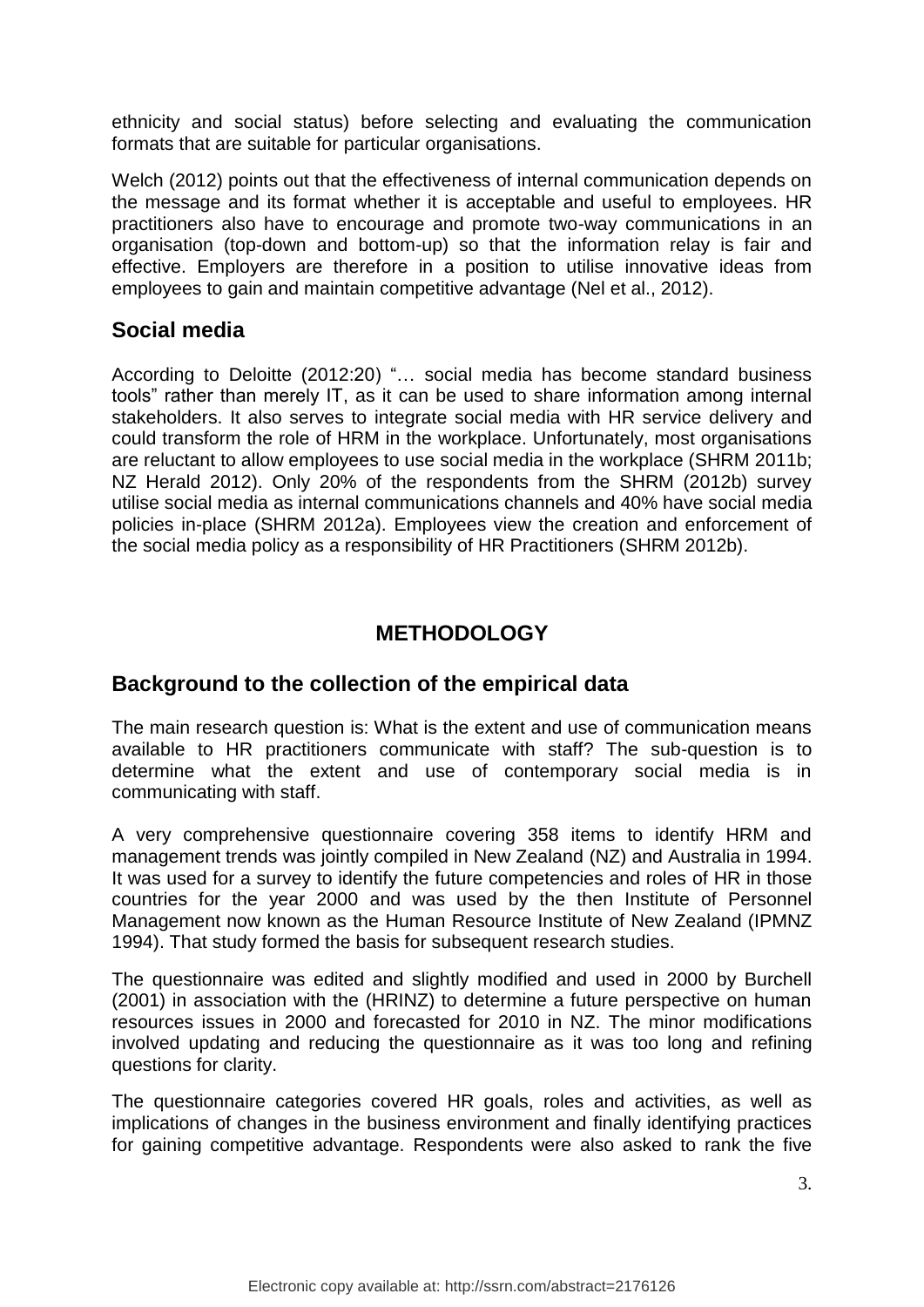most important elements regarding goals, roles and activities in the various categories which were contained in the questionnaire. The final section of the said questionnaire sought to obtain demographic information from respondents.

The questionnaire was distributed to all members of the HRINZ. A total of 1510 questionnaires were mailed of which 150 usable responses were received, which represents 10% of the sample. After the responses were verified, the survey results were written up.

#### **Repeat study covering HR practice in New Zealand in 2010 forecasted for 2020**

The NZ study of 2000 was again used with minor modifications in 2010. It was clear from the previous studies' responses that the questionnaire was too detailed, which discouraged participation and the fact that it was paper-based. For the 2010 repeat study, the questionnaire was shortened, but some sections were again expanded to include contemporary aspects such as social media in the HRIS section. The reporting format was also changed to an e-survey using Survey Monkey. A 5-point Likert scale was also used which ranged from  $1 =$  "unimportant" to  $5 =$  "critical to success".

The target population was again limited to HRINZ members, but those who had registered to participate in HR research requests the HRINZ provided links to; the total number of HRINZ members in this category was 635. A total of 119 members responded but 98 questionnaires were fully completed and usable resulting in a 15.4% response rate.

Due to the growing importance of social media and e-HRM, the 2010 survey was expanded to include some questions on aspects such as the use of Facebook, Twitter and Blogging. This is in response to the importance of HR communication and e-HR which was identified in 2000 and forecasted for the 2010 survey.

Furthermore, due to the different reporting formats used in the different surveys namely from being merely listing and identifying priorities to a Likert Scale and an eformat for respondents, not all results are precisely comparable. However, trends previously identified are indicative of the present importance and context of the 2010 survey and forecasts for 2020 which are reported in this paper. It must be noted that due to the magnitude of the research projects and longitudinal nature thereof, only results focused on HR communication and e-HR and are reported on in this paper.

The similarity in the 2000 and 2010 surveyed profile of the respondents add value to the results as shown in the various tables.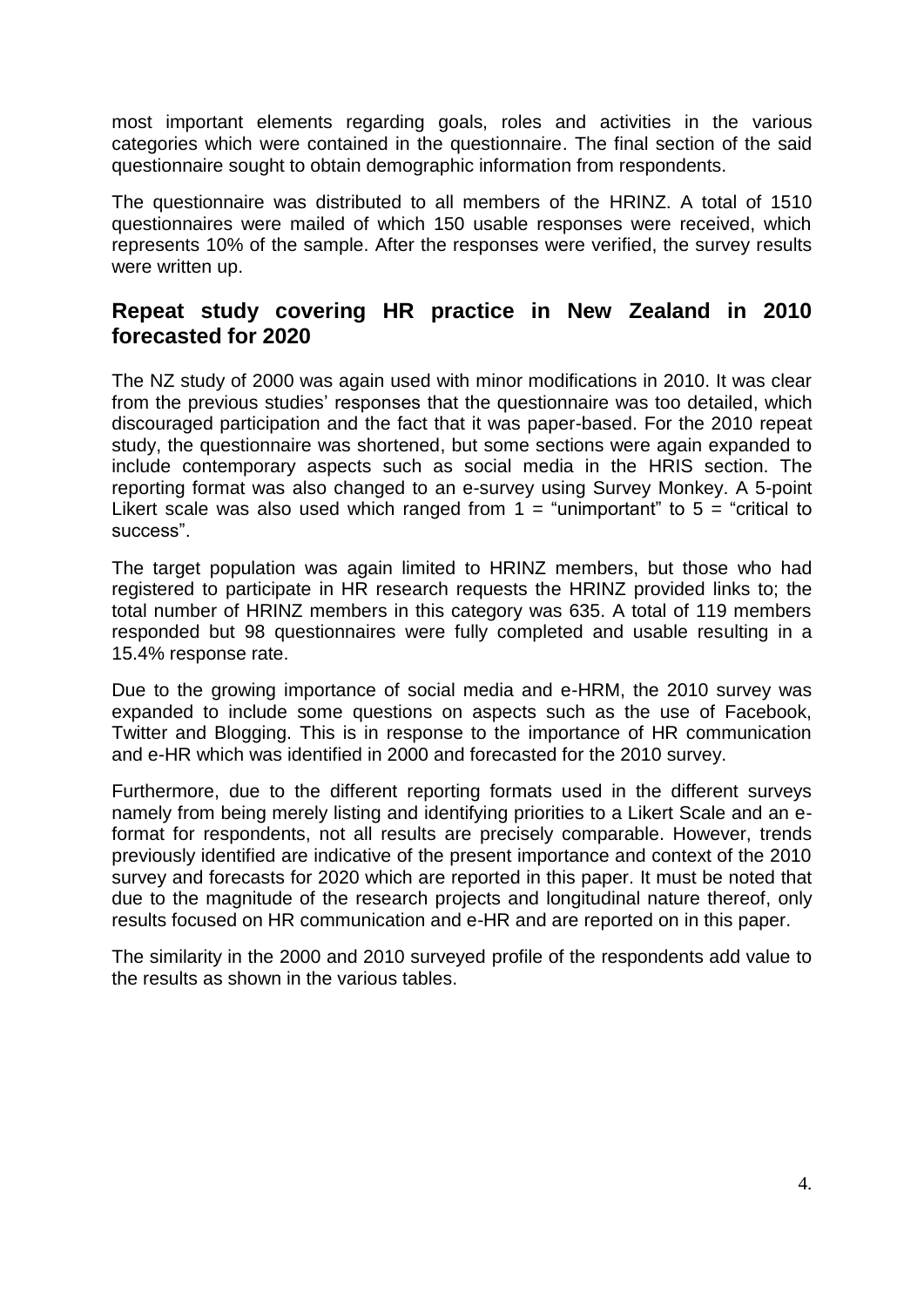### **Table 1: Profile of respondents by profession in New Zealand in 2000 and 2010**

| <b>Profession</b>                         | NZ.<br>profile<br>2000 | NZ.<br>profile<br>2010 |
|-------------------------------------------|------------------------|------------------------|
| HR (officer to director)                  | 72.5%                  | 60.2%                  |
| <b>Business (line</b><br>managers to CEO) | 10.1%                  | 1.4%                   |
| Consultants                               | 13.8%                  | 24.7%                  |
| Academic (all tertiary<br>institutions)   | 3.6%                   | 9.6%                   |
| Other                                     | 0%                     | 4.1%                   |
| <b>TOTAL</b>                              | 100%                   | 100%                   |

In the current study in NZ (being 2010), the most frequent title was HR Manager (46.7%), and the next most common title was HR non-management (16.7%). Those two titles accounted for 60.2% of the reported titles compared to 72.5% in 2000. There was high percentage of consultants in 2010 namely 24.7% versus 13.8% in 2000.

| Table 2: Profile of respondents by organisation size in New Zealand |  |  |  |
|---------------------------------------------------------------------|--|--|--|
| in 2000 and 2010                                                    |  |  |  |

| Number of<br>employees in<br>organisation | NZ profile<br>2000 | ΝZ<br>profile<br>2010 |
|-------------------------------------------|--------------------|-----------------------|
| Fewer than 10                             | 1.0%               | 12.5%                 |
| $10 - 49$                                 | 3.9%               | 6.9%                  |
| $50 - 99$                                 | 8.6%               | 4.2%                  |
| $100 - 499$                               | 40.4%              | 26.4%                 |
| 500 or more                               | 46.1%              | 50%                   |
| <b>TOTAL</b>                              | 100%               | 100%                  |

In NZ most organisations (83%) have fewer than 10 employees. In this study, the participants are from different sized organisations as is shown in Table 2. The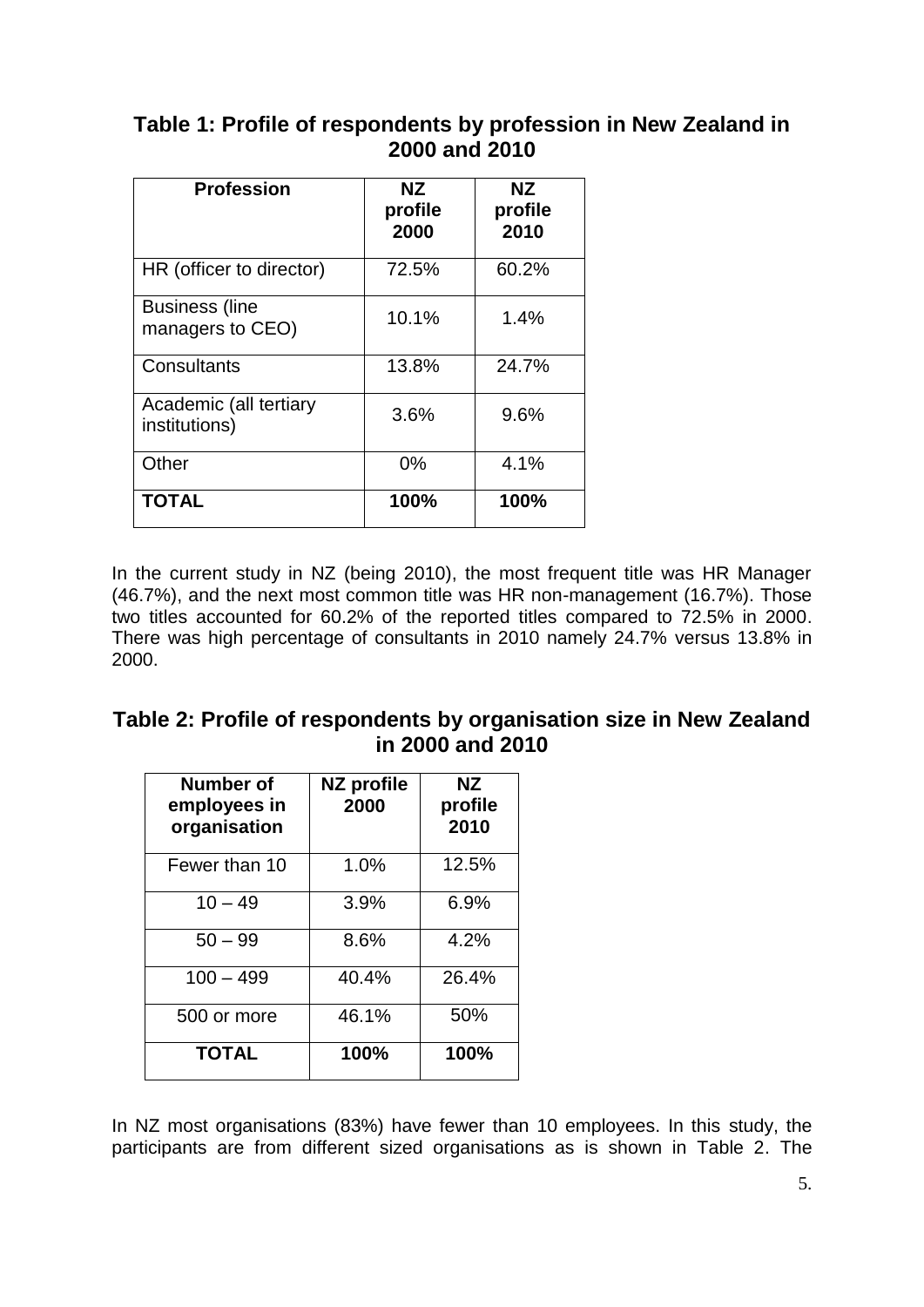following groupings were compiled for analysis: small organisations with fewer than 10 and the various categories are also compatible. It should be noted that NZ is predominantly a country of small businesses, with 93.3% of enterprises employing 19 or fewer people ("SMEs in NZ: Structure and Dynamics" 2006).

| <b>Sector</b>                                         | NZ profile<br>2000 | NZ profile<br>2010 |  |
|-------------------------------------------------------|--------------------|--------------------|--|
| Agriculture, hunting, forestry and fishing            | 4.2%               | 4.3%               |  |
| Mining and quarrying                                  | 1.4%               | 1.5%               |  |
| Manufacturing                                         | 6.9%<br>5.5%       |                    |  |
| Electricity, gas and water                            | 9.6%               | 8.3%               |  |
| Wholesale and retail trade, restaurants<br>and hotels | 5.0%               | 6.2%               |  |
| Transport, storage and communication                  | 3.3%               | 4.1%               |  |
| Business, insurance and financial<br>services         | 13.7%              | 12.5%              |  |
| Community, social and personal service                | 11.0%              | 11.1%              |  |
| Education                                             | 20.7%              | 20.8%              |  |
| Other                                                 | 25.6%              | 24.3%              |  |
| TOTAL                                                 | 100%               | 100%               |  |

### **Table 3: Profile of the respondents by industry sector for 2000 and 2010**

It is shown in table 2 that the results are comparable and 2000 results and forecasts for 2010 as well as the 2010 empirical results could be used for trends identification with confidence.

### **Results of the survey**

The results of the 2010 e-survey and forecasts for 2020 regarding HR communication with staff re e-approaches are presented in Table 4.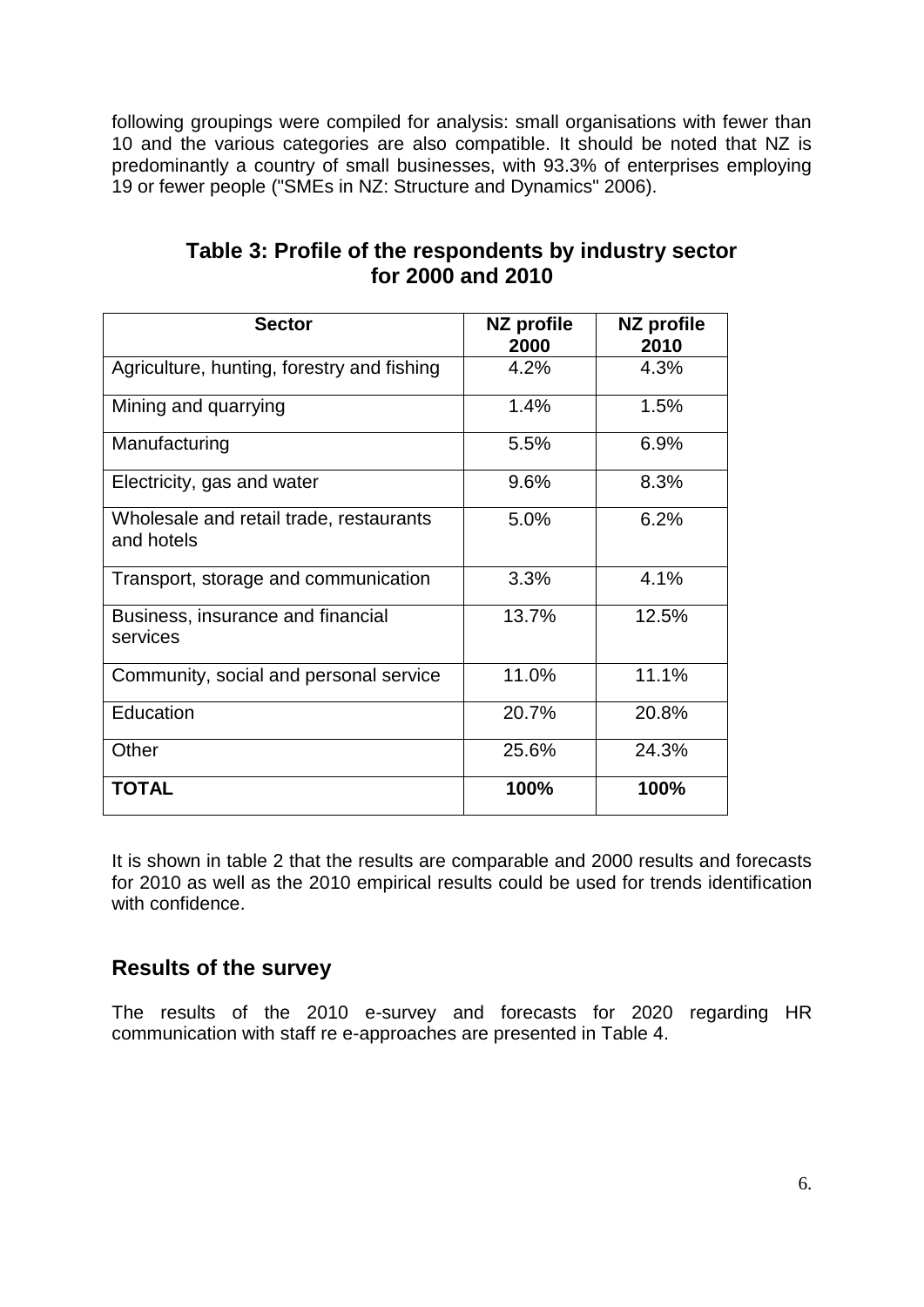| <b>Topic/Scale</b><br>1       |                    | 2 Slightly  | $\overline{3}$ | 4 Very    | <b>5 Critical</b>  |
|-------------------------------|--------------------|-------------|----------------|-----------|--------------------|
|                               | <b>Unimportant</b> | important   | Important      | important | to                 |
|                               |                    |             |                |           | <b>SUCCESS</b>     |
| The                           | $2010 - 9.7\%$     | $2010 -$    | $2010 -$       | $2010 -$  | $2010 -$           |
| organisation                  | $2020 - 1.4%$      | 18.1%       | 29.2%          | 33.3%     | 9.7%               |
| has a human                   |                    | 2020 - 5.6% | $2020 -$       | 2020 -    | $2020 -$           |
| resources<br>information      |                    |             | 18.1%          | 38.9%     | 36.1%              |
| system                        |                    |             |                |           |                    |
| Internal                      | $2010 - 4.2%$      | $2010 -$    | $2010 -$       | 2010-     | $2010 -$           |
| organisational                |                    | 20.8%       | 36.1%          | 30.6%     | 8.3%               |
| communication                 | $2020 - 2.8%$      |             |                |           |                    |
| is by electronic              |                    | $2020 -$    | $2020 -$       | $2020 -$  | $2020 -$           |
| means                         |                    | 11.1%       | 27.8%          | 33.3%     | 25.0%              |
| HR staff are                  | $2010 - 8.3%$      | $2010 -$    | $2010 -$       | $2010 -$  | $2010 -$           |
| knowledgeable                 | $2020 - 1.4%$      | 25.0%       | 45.8%          | 16.7%     | 4.2%               |
| about web<br>based services   |                    | $2020 -$    | $2020 -$       | $2020 -$  | $2020 -$           |
|                               |                    | 5.6%        | 37.5%          | 36.1%     | 19.4%              |
| HR use of                     | $2010 -$           | $2010 -$    | $2010 -$       | $2010 -$  | $2010 -$           |
| Facebook to                   | 66.7%              | 22.2%       | 9.7%           | 1.4%      | 0.0%               |
| communicate<br>with the staff | $2020 -$           | $2020 -$    | $2020 -$       | $2020 -$  | $2020 -$           |
|                               | 34.7%              | 25.0%       | 19.4%          | 15.3%     | 5.6%               |
| HR use of                     | $2010 -$           | $2010 -$    | $2010 -$       | $2010 -$  | $\frac{1}{2010}$ – |
| <b>Twitter to</b>             | 77.8%              | 12.5%       | 9.7%           | 0.0%      | 0.0%               |
| communicate<br>with the staff | $2020 -$           | $2020 -$    | $2020 -$       | $2020 -$  | $2020 -$           |
|                               | 45.8%              | 25.0%       | 12.5%          | 12.5%     | 4.2%               |
| HR use of                     | $2010 -$           | $2010 -$    | $2010 -$       | $2010 -$  | $2010 -$           |
| blogging to                   | 54.2%              | 27.8%       | 15.3%          | 2.8%      | 0.0%               |
| communicate<br>with the staff | $2020 -$           | $2020 -$    | $2020 -$       | $2020 -$  | $2020 -$           |
|                               | 22.2%              | 23.6%       | 33.3%          | 13.9%     | 6.9%               |
| HR use of                     | $2010 -$           | $2010 -$    | $2010 -$       | $2010 -$  | $2010 -$           |
| Linkedin to                   | 58.3%              | 20.8%       | 19.4%          | 1.4%      | 0.0%               |
| communicate<br>with the staff | $2020 -$           | $2020 -$    | $2020 -$       | $2020 -$  | $2020 -$           |
|                               | 20.8%              | 36.1%       | 20.8%          | 16.7%     | 5.6%               |

### **Table 4: HR communication approaches with staff for 2010 and forecasted for 2020**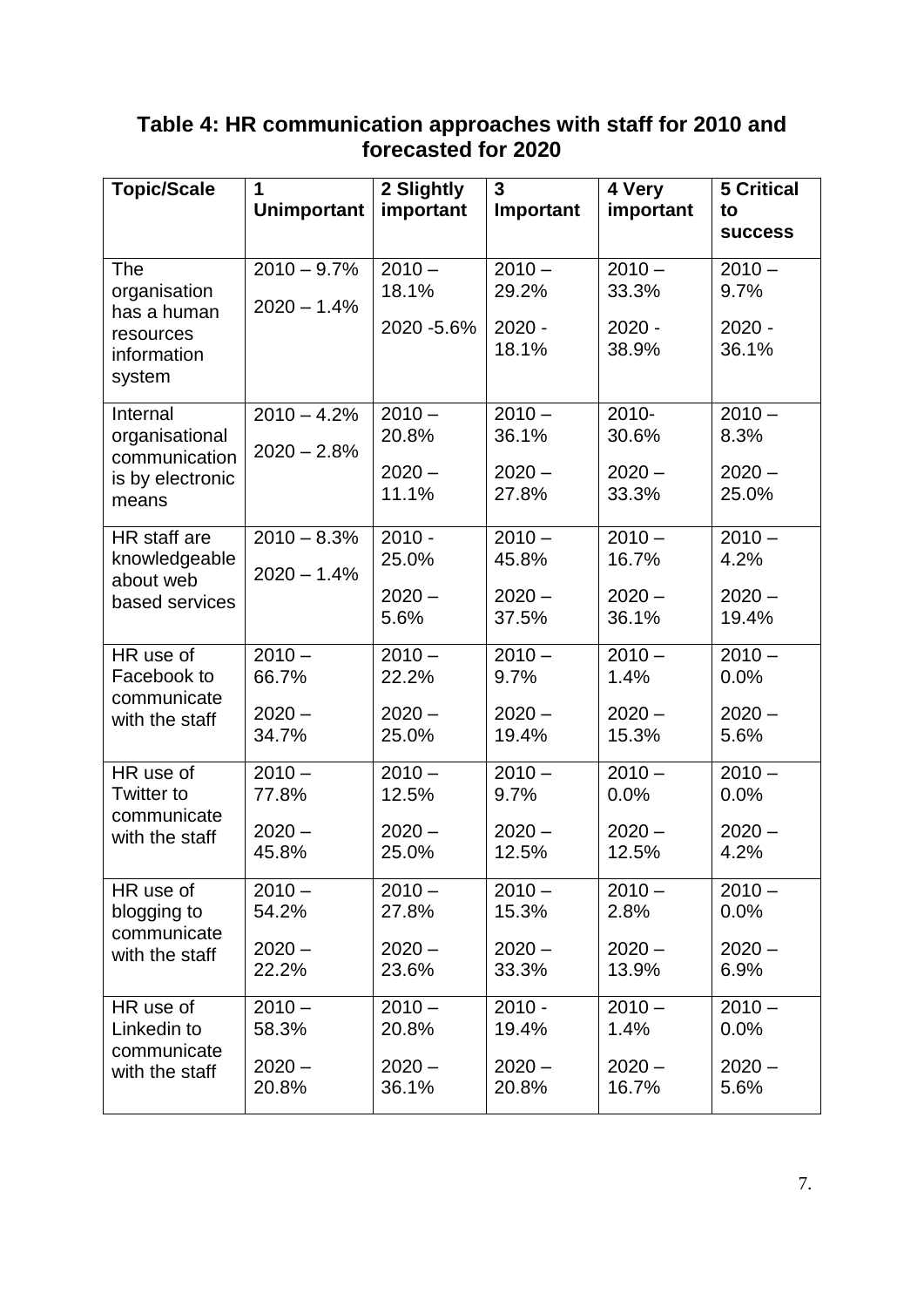Test results to determine significance differences between 2010 and 2020 responses are presented in Table 5.

| Pair<br>number | Question                          | <b>Mean</b><br>2010 | <b>Mean</b><br>2020 | <b>Significance</b> |
|----------------|-----------------------------------|---------------------|---------------------|---------------------|
| 1              | The organisation has a human      | 3.12                | 4.00                | $.000*$             |
|                | resources information system      |                     |                     | $/0.00$ **          |
| $\overline{4}$ | Internal organisational           | 3.28                | 3.78                | $.000*$             |
|                | communication is by electronic    |                     |                     | $/0.00$ **          |
|                | means                             |                     |                     |                     |
| 13             | HR staff are knowledgeable about  | 2.83                | 3.65                | $.000*$             |
|                | web based services                |                     |                     | $/0.00$ **          |
| 16             | HR use of Facebook to             | 1.48                | 2.40                | $.000*$             |
|                | communicate with the staff        |                     |                     | $/0.00$ **          |
| 17             | HR use of Twitter to communicate  | 1.35                | 2.12                | $.000*$             |
|                | with the staff                    |                     |                     | $/0.00$ **          |
| 18             | HR use of blogging to communicate | 1.67                | 2.60                | $.000*$             |
|                | with the staff                    |                     |                     | $/0.00$ **          |
| 19             | HR use of Linkedin to communicate | 1.68                | 2.62                | $.000*$             |
|                | with the staff                    |                     |                     | $/0.00$ **          |
|                |                                   |                     |                     |                     |

**Table 5: Paired comparisons and significance of results**

\*p<0.01 (Note: Scale used was: 1-Unimportant, 5- Critical to success)

\*\* Wilcoxon Signed Ranks Test

The results of the e-survey were subject to verification for SPSS analysis purposes. The Likert Scale application (ranging from 1-Unimportant to 5- Critical to success) for the 2010 survey enabled the researchers to apply statistical analyses which were not possible for the 2000 survey. Parametric and non-parametric tests were applied using the Wilcoxon Signed Ranks Test as well. Significance levels at the p<0.01 were recorded.

It must be noted that relevant results from the 2000 and forecasts for 2010 study are compared with the current results (that is 2010 and forecasted for 2020).

### **FINDINGS AND DISCUSSION**

To communicate with staff, HR ought to operate a comprehensive HRIS. This would provide the backdrop for the various means to communicate across various functional areas with staff. These aspects, as presented in the survey results, are discussed by topic in this section.

### **The organisation has a HRIS**

In 2010 it was clear that a high degree of support existed for a HRIS system and 9.7% rated it as critical. However, compared to 2020 there is much more support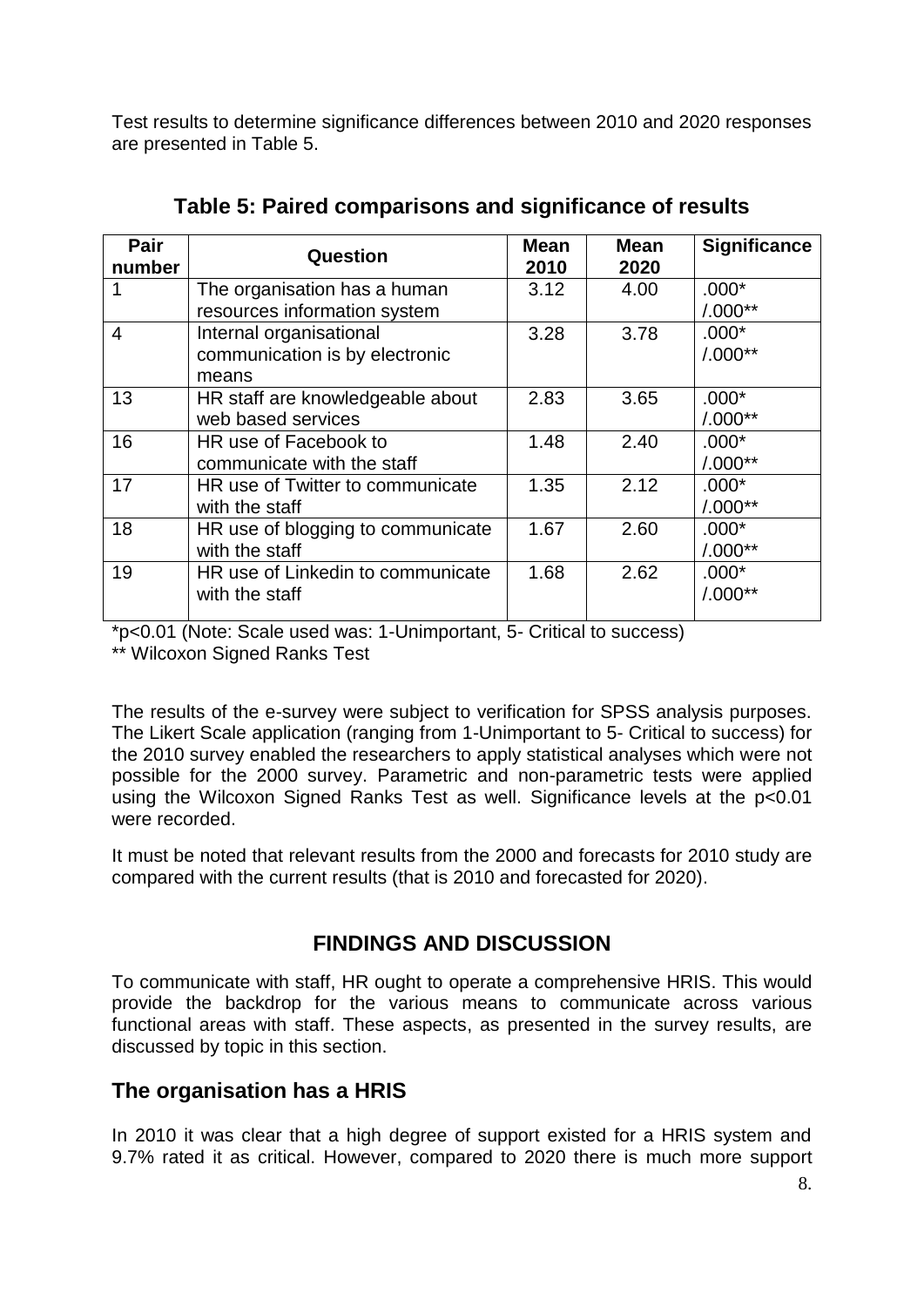regarding it being critical to success and the response jumped to 36.1%. This result is significant at the p<0.01 level as shown in Table 5. It can be deduced that in future much more emphasises is to be placed on HRIS.

According to Burchell and Beaver (2005:10) the 2000 survey with forecasts for 2010 rated HRIS as the  $7<sup>th</sup>$  most important priority by HR staff for 2010 with a 32.2% response to the following question: What priority should the activity have in the year 2010?

#### **Internal organisational communication by electronic means**

The results for 2010 reveal that the importance as high, bearing in mind that 30.6% of respondents rated it as very important and 8.3% as critical to success. For 2020 the response is 33.3% for very important and 25% for critical to success. This trend is supported in the literature by Oiry (2009) who emphasises the growth of E-HRM processes. The result is significant at the p<0.01 level as shown in Table 5. It can be deduced that in future more extensive communication by electronic means would become even more critical for organisations to communicate effectively with staff.

In the 2000 survey it was already on the priority list. According to Burchell and Beaver (2005:10) the 2000 survey with forecasts for 2010 rated employer and employee internal communication as the  $6<sup>th</sup>$  most important priority by HR staff for 2010 with a 37.2% of respondents in response to the following question: What priority should the activity have in the year 2010? It is even higher than HRIS priority at that point in time.

A further question in the 2000 survey focussed on whether respondents believed that there would be present and future benefits of HRIS to organisations regarding employer and employee communication. The results were that for 2000 only 12.5 % of respondents saw benefits, but it increased spectacularly to 61.9 % for 2010 (Burchell and Beaver, 2005:20). It is clear that over time employer and employee communication's importance increased dramatically and supports the current trend as was originally identified by Burchell (2002).

#### **HR staff is knowledgeable about web based services**

In 2010 the level of knowledge of HR staff about web-based services was quite low in that 8.3% regarded it as unimportant and 25% as slightly important, thus being a third of all respondents. This is contrasted by the forecast for 2020 where 1.4% rated it as unimportant and 5.6% as slightly important to success. There is consequently a large change in emphasis from 2010 to 2020 regarding HR being knowledgeable about websites.

The result is significant at the p<0.01 level as shown in Table 5. The future value of web-based services has become undeniably important for HR staff as a crucial element of their function. Various web-based services are critical for the future which is highlighted in the literature survey by various researchers (Nel et al. 2012; Oiry 2009).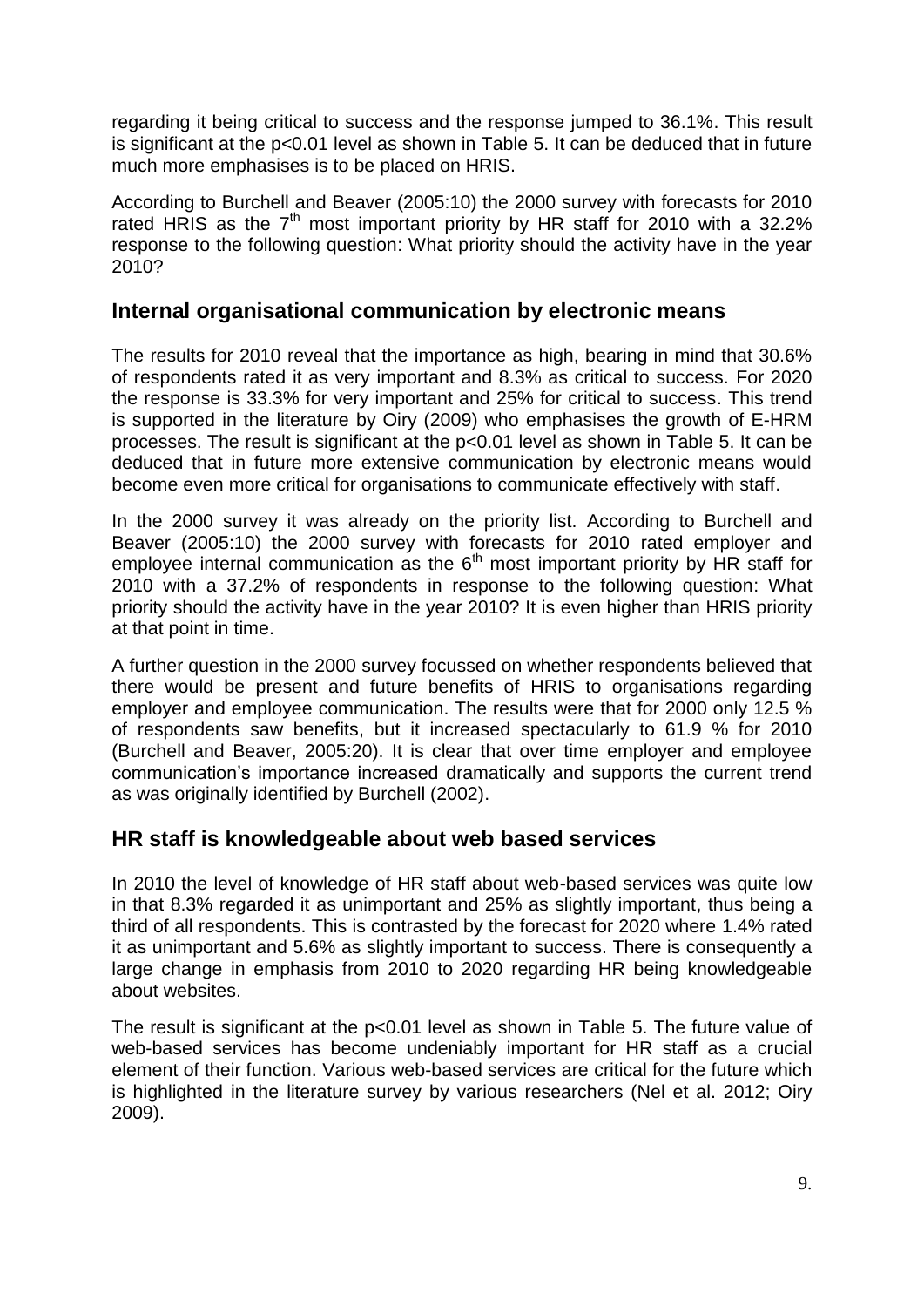Once again the forerunner to current aspects relating to websites and related aspects can be traced back to the 2000 and forecasts for 2010 survey identified by Burchell and Beaver (2005:21). It was reported that nearly 85% of organisations had their own website in 2000. All the organisations were planning to have their own website by 2010. The HR departments were slower to set up their own websites in 2000 with only 27% already having their own sites, but the respondents anticipated a dramatic increase to 82% having their own website by 2010.

### **HR use of Facebook to communicate with the staff**

The result for the new 2010 survey question re the use of Facebook is quite surprising for 2010 in that 88.9% of the HR respondents (unimportant and slightly important combined) allocated such a low usage to Facebook as a communication means with staff. Furthermore, the forecast for 2020 also has 59.7% of respondents as a low response (unimportant and slightly important combined) regarding communicating with staff.

The result is significant at the p<0.01 level as shown in Table 5. It is deduced that although a low positive response rate was recorded, the significance over a 10 year period is huge and that organisations ought to pay much more attention to Facebook to communicate with staff. As generation Y and X increase in the workplace, this communication means might expand much more than is anticipated which is emphasised by Deloitt (2011) as well as Nel et al. (2012) in the literature survey. The NZ Herald (2012) report also confirms that Facebook use in organisations is popular.

#### **HR use of Twitter to communicate with the staff**

The use of Twitter as a new 2010 survey question, which has only recently become a high use means of communication, has increased phenomenally as evidenced by celebrities' followers and their communication via Twitter by way of example. The following of megastars in the entertainment world via Twitter communication have peaked in the millions in the last couple of years when newsworthy occurrences have been publicised involving celebrities.

It is, however, surprising that the response rate for the use of Twitter in HR communication with staff is regarded as unimportant or slightly important by 90.3% of the respondents. The forecasted response for 2020 is also a surprising 70.8% (unimportant or slight important). However, the response difference between 2010 and 2020 is significant and needs to be investigated in more detail.

The result is significant at the p<0.01 level as shown in Table 5. It can once again be deduced that this communications means should not be under estimated, as Generation Y and X will play an ever increasing and significant role in organisations in future.

### **HR use of Blogging to communicate with the staff**

This result (as a new 2010 survey question) is also surprising in that for 2010 a total of 82.0% of the respondents regard Blogging as unimportant or slightly important.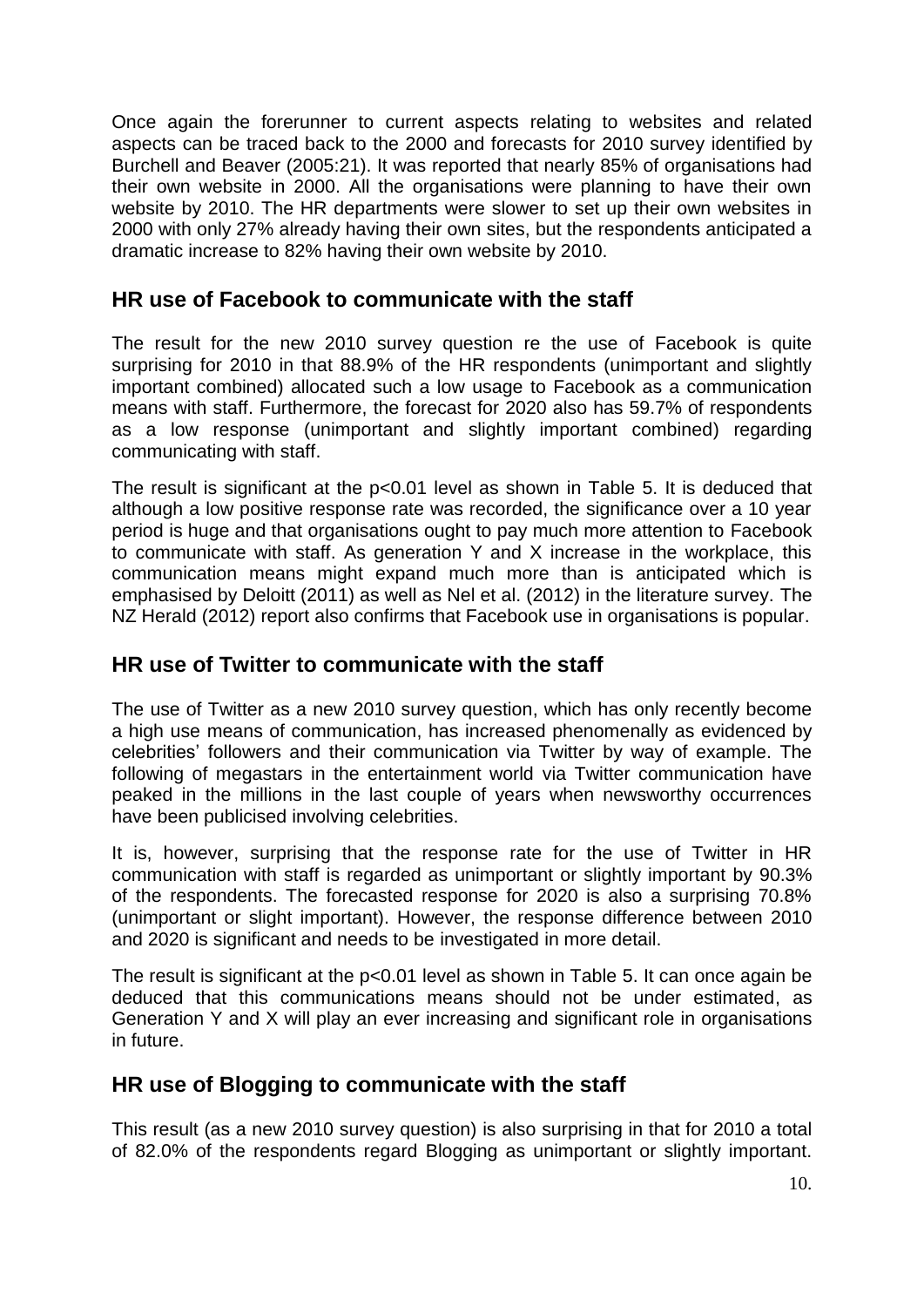The result is also different for the forecast for 2020 being 45.8% (unimportant or slightly important combined), but is significant. The trend for the use of ultra-modern communication means by HR to communicate with employees is clearly not yet common place.

The result is significant at the p<0.01 level as shown in Table 5. It is deduced that more organisations will have to gear themselves to use Blogging as a means to communicate in future, as the significance level of the result indicate.

#### **HR use of LinkedIn to communicate with the staff**

LinkedIn as a means of communication (as a new 2010 survey question) has become popular amongst particularly skilled employees at all employment levels across industries and professions. The results for 2010 are, however, surprisingly low for HR to use it as a means to communicate with staff being 79.1% (unimportant or slightly important combined) compared to the forecast for 2020, which is still low, albeit significant compared to 2010. The result for 2020 was 56.9% (unimportant or slightly important combined).

The result is significant at the p<0.01 level as shown in Table 5. This significance clearly indicates that this approach should be carefully taken note of for the future and although it is still far below being important, it should not be under estimated as a tool for HR to use in future.

### **IMPLICATIONS OF THE FINDINGS**

The results from this empirical longitudinal study showed that social media are not yet considered as important channels of communication by HR with staff. It is perhaps not prudent to believe that social media may become as popular as e-mail as an internal organisational communication tool in future.

HR staff has to fully utilise skills and knowledge of the web-based information to apply e-via HRM, HRIS and social media as internal communications in the workplace in future. This must also be viewed in the light of employees' perceptions that open communication leads to staff satisfactions, as they believe that bottom-up, top-down and horizontal communication enhance relationship between workers and management (Abdullah and Antony 2012; Strack et al. 2008; Welch 2012).

Social media can also be used in instantly updating staff with the latest information on organisations' current events, change of policies, achievements and any other issues related to their jobs, industry or competitors. Abdullah and Antony (2012) argued that timely disperse of the information would make employees feel valued by the organisation, which would subsequently increase job satisfaction. Social media could therefore transform HRM roles in the organisation by being a facilitator as well as moderator of the information published in the social media channels (Deloitte 2012).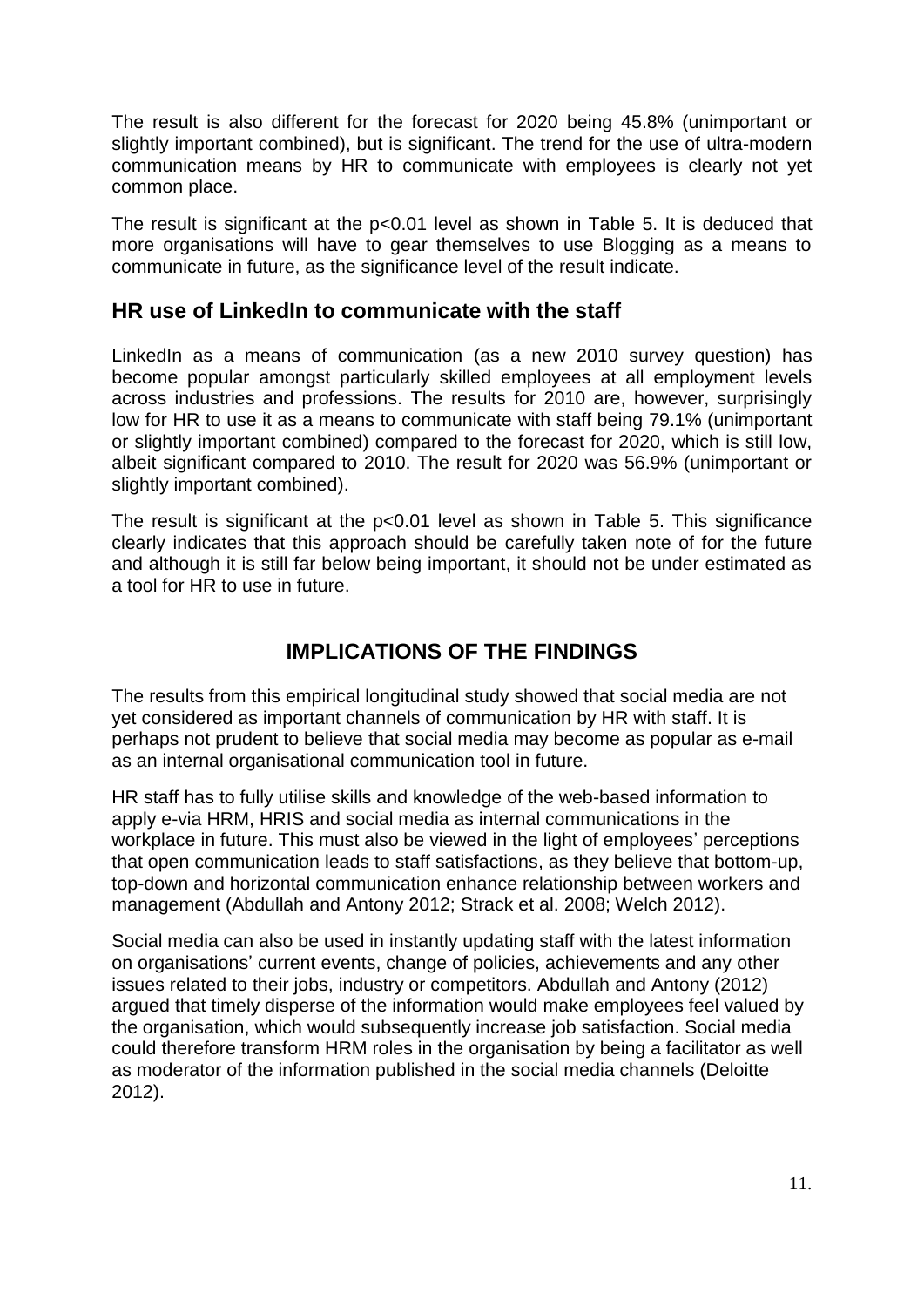#### **CONCLUSION**

It is clear from the results that contemporary social media communication by HR staff has not gained as much popularity as would have been expected. However, the differences between the 2000, as well as 2010 results compared to 2020 are significant and noteworthy. HR departments and those functionaries executing the task of regularly communicating with staff therefore ought to take note that a rapid change in communication means is taking place, as highlighted by various researchers (Strack et al. 2008; Nel Du Plessis and Josefino 2011).

Contemporary communication means such as Facebook, Twitter and blogging could perhaps become centre stage in future to communicate with the ever younger and electronic au fait personnel in organisations, since the baby boomer generation numbers are currently rapidly increasing their exit from organisations. Generation Y is familiar with this means of communication via the availability of personal electronic equipment such as iPhones and iPads. To use social media are becoming an ever more popular means of communication in and outside of organisations (Deloitte 2011).

The landscape of HR communication is therefore anticipated to change noticeably in the foreseeable future for employer and employee communication. This includes social media, as was shown in the results of this empirical research in NZ. Further research could focus on a particular industry as well as the age profile and occupational position of staff. In other words, to reverse the research focus and obtain empirical data from staff regarding their preferred communication means with them by the HR department. Finally, it is very likely that even greater involvement in technology systems that enhance communication as well as social media usage in HR's activities, will be the order of the day in future HR practise, as was identified by the longitudinal empirical research reported in this paper. Is HR staff ready for social media's future use is probably currently the million dollar question.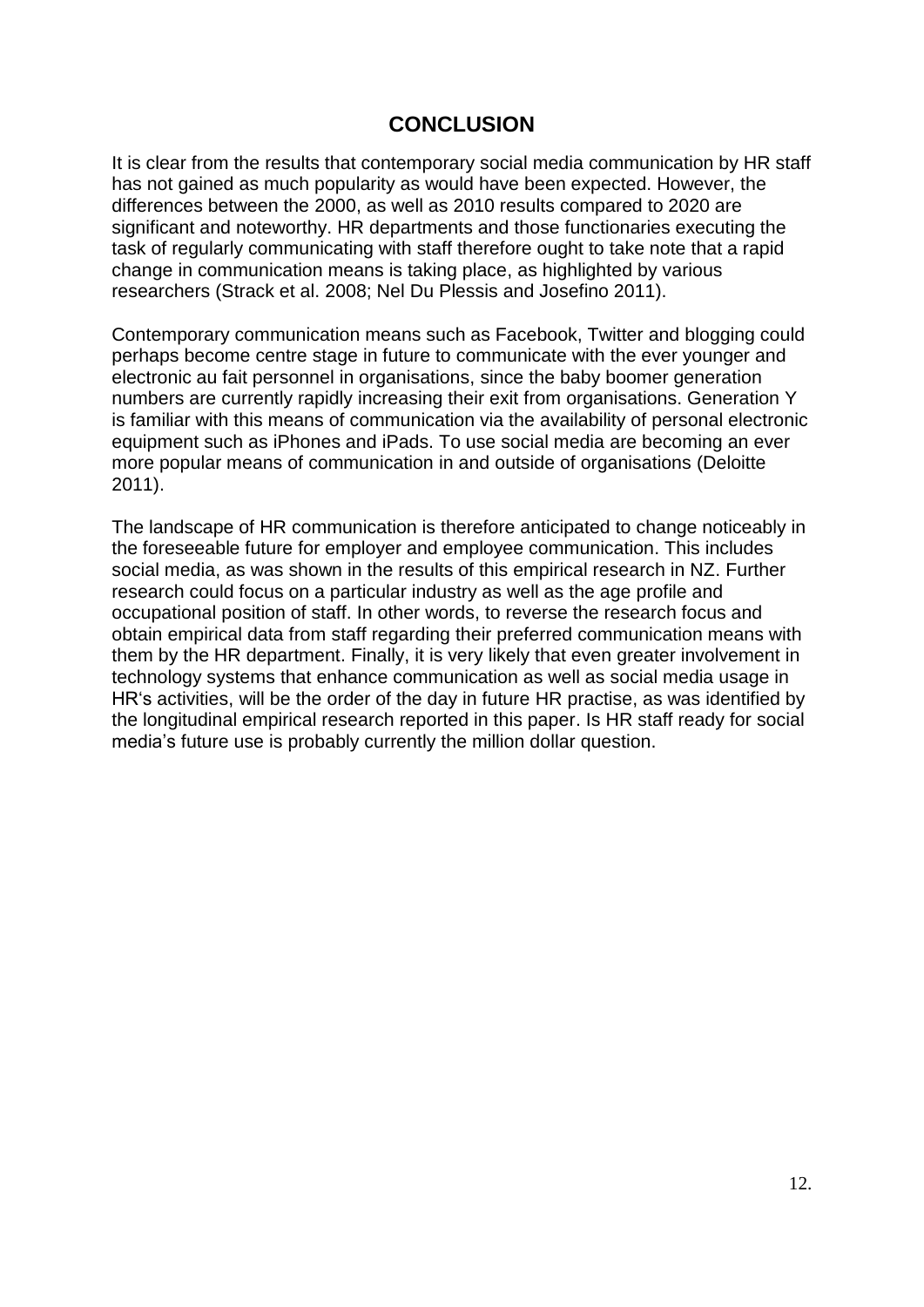### **REFERENCES**

- Abdullah Z and Antony CA 2012, Perception of employees on internal communication of a leading five star hotel in Malaysia, *Asian Social Science* 8(2): 17-26. doi:10.5539/ass.v8n2p17
- Burchell N and Beaver R 2005, Consolidated report on human resources priorities for competitive advantage in New Zealand from 2000 to 2010, *The IPM Survey Report,* New Zealand, Unitec.
- Burchell N 2001, 2000 to 2010 future directions for HR in New Zealand, *Presentation to the annual conference of the Human Resources Institute of New Zealand*, Wellington, September.
- Burchell N 2002, *1994 to 2010 Future directions for HR in New Zealand,* New Zealand, Unitec. [http://www/hrinz.org.nz/info/hot\\_stuff/conference/noel\\_burchell.asp](http://www/hrinz.org.nz/info/hot_stuff/conference/noel_burchell.asp) Date accessed: 10 November 2011.
- Deloitte 2011, Enabling HR service delivery, Retrieved from [http://www.deloitte.com/assets/Dcom-](http://www.deloitte.com/assets/Dcom-Global/Local%20Assets/Documents/global_cons_JourneytoHRT_SocialNetworking_120811.pdf)[Global/Local%20Assets/Documents/global\\_cons\\_JourneytoHRT\\_SocialNetworkin](http://www.deloitte.com/assets/Dcom-Global/Local%20Assets/Documents/global_cons_JourneytoHRT_SocialNetworking_120811.pdf) [g\\_120811.pdf](http://www.deloitte.com/assets/Dcom-Global/Local%20Assets/Documents/global_cons_JourneytoHRT_SocialNetworking_120811.pdf)
- Deloitte 2012, Social mobile at work: Human capital trends 2012. Retrieved from [http://www.deloitte.com/view/en\\_US/us/Services/consulting/human-capital/human](http://www.deloitte.com/view/en_US/us/Services/consulting/human-capital/human-capital-trends-2012/cc78248d88185310VgnVCM3000001c56f00aRCRD.htm)[capital-trends-2012/cc78248d88185310VgnVCM3000001c56f00aRCRD.htm](http://www.deloitte.com/view/en_US/us/Services/consulting/human-capital/human-capital-trends-2012/cc78248d88185310VgnVCM3000001c56f00aRCRD.htm)
- Institute of Personnel Management New Zealand (IPMNZ) 1994, Human resources priorities for competitive advantage 1994-2000, *The IPM survey report,* Auckland, New Zealand, Institute of Personnel Management New Zealand.
- Martin G and Reddington M 2010, Theorizing the links between e-HR and strategic HRM: a model, case illustration and reflections, *International Journal of Human Resource Management,* 21(10): 1553-1574. doi:10.1080/09585192.2010.500483.
- Marques JF 2010, Enhancing the quality of organizational communication: A presentation of reflection-based criteria, *Journal of Communication Management*  14(1): 47-58. doi:10.1108/13632541011017807.
- Nel PS, Werner A, Du Plessis AJ, Fazey M, Erwee R, Pilay S, Hearn Mackinnon B, Millett B and Wordsworth R 2012, *Human resource management in Australia and New Zealand.* Melbourne, Australia: Oxford University Press.
- Nel PS, Du Plessis AJ and San Diego J 2011, Management implications for managers and HR practitioners: some longitudinal research findings in New Zealand, *Asia Pacific Journal of Business and Management*, July – December 2(2): 60 - 73,
- Nelson DL, Quick JC, Wright S and Adams C 2012, *ORGB.* Australia: Cengage Learning Australia Pty Limited.